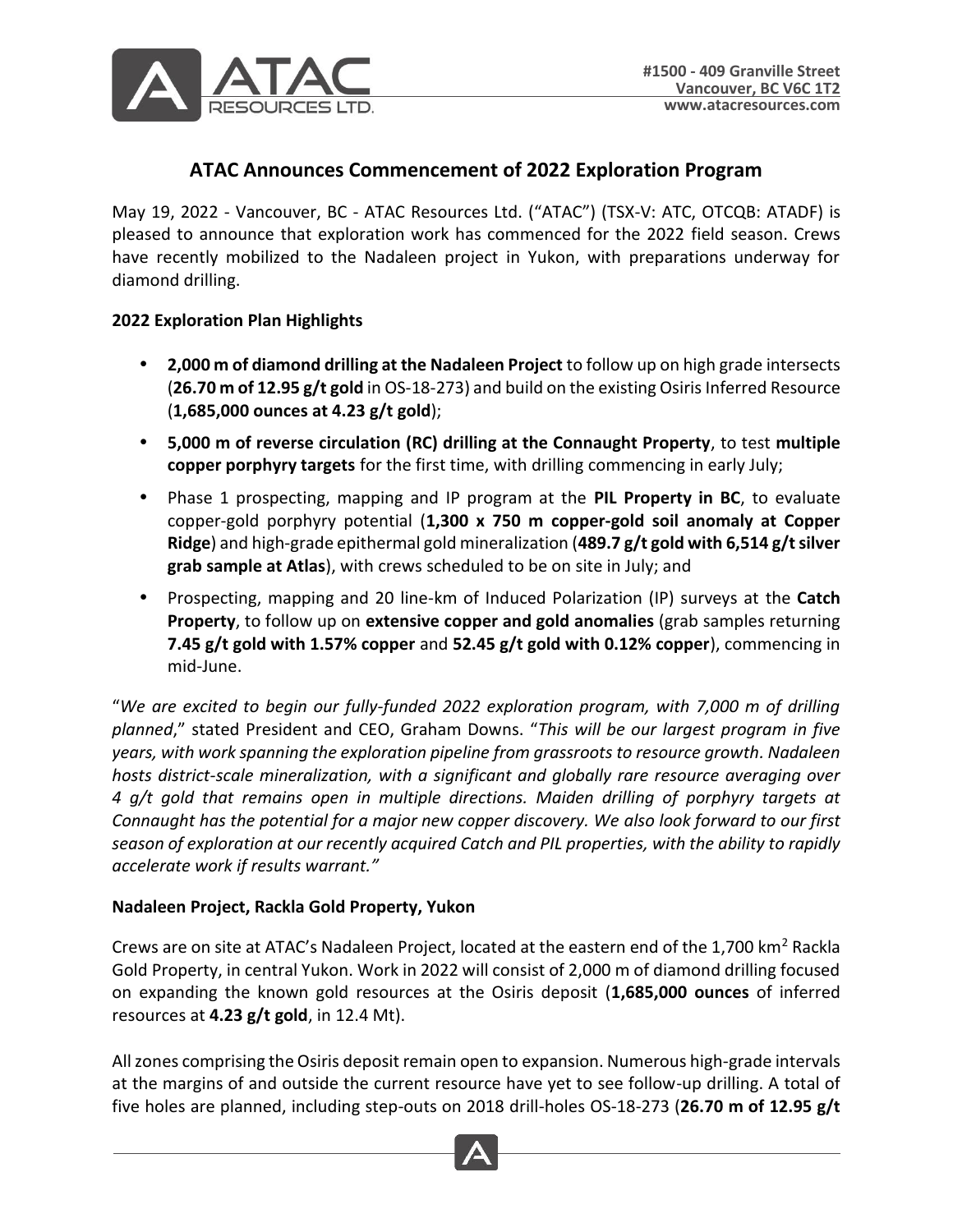**gold)** and OS-18-275 (**8.63 m of 11.72 g/t gold**). Work is also underway to update the Osiris Mineral Resource to include ~7,800 m of drilling, additional geological modeling, and other technical work completed since the resource estimate was released in June 2018.

# Figure 1 – [Osiris Drilling](https://atacresources.com/site/assets/files/7253/2022_05_18_-_figure_1_-_osiris_drilling.pdf)

### **Connaught Property, Yukon**

Exploration at ATAC's road-accessible Connaught Property, 65 km west of Dawson City, will focus on drill testing multiple copper-molydenum±gold porphyry targets which have never been drilled. Crews will mobilize to site in late June, with drilling scheduled to commence in mid-July.

Work in 2022 will include 5,000 m of RC drilling, evaluating Target Areas A and C, which were identified through 2021 exploration. Target Area A returned very robust results in 2021 trenching, including **724 ppm copper with 139 ppm molybdenum over 84 m** in trench 21-E (copper grades are depleted at surface due to atmospheric leaching), with individual grab samples including **1.38% copper**. IP surveys returned co-incident chargeability and resistivity anomalies in this area, providing priority targets for drilling. Crews will also conduct additional mapping, prospecting and trenching to continue to advance other target areas on the property.

Figure 2 – [Connaught Drilling](https://atacresources.com/site/assets/files/7282/2022_05_18_-_figure_2_-_connaught_drilling.pdf)

### **PIL Property, British Columbia**

ATAC optioned the 151.5 km<sup>2</sup> PIL property from Finlay Minerals in February 2022. PIL is located in the prolific Toodoggone porphyry and epithermal district of northern British Columbia, nearby Benchmark Metals' Lawyers Project and TDG Gold Corp's Shasta Project. Historical work on the property has identified multiple porphyry and epithermal targets. Priority areas include the recently identified Copper Ridge zone, which hosts a **1,300 x 750 m co-incident copper-goldmolybdenum soil anomaly** with porphyry alteration indicators; the Copper Cliff discovery, where composite talus sampling in 2015 returned **25 m of 1.04% copper**; and the Atlas target, where a grab sample in 2006 returned **489.71 g/t gold with 6,514 g/t silver** from a brecciated bedrock source.

Work in 2022 will advance these targets and evaluate other areas of the property, much of which has seen little historical work. The phase 1 program will commence in June, with a 20 line-km IP survey focused on the Copper Ridge zone. Prospecting, mapping and alteration characterization will be conducted at priority targets, and regional-scale geochemical sampling will occur across underexplored portions of the property. Pending permitting and results of the phase 1 program, a phase 2 drill program at the Copper Ridge zone may be undertaken in the fall.

#### Figure 3 – [PIL Exploration](https://atacresources.com/site/assets/files/7309/2022_05_18_-_figure_3_-_pil_property.pdf)

#### **Catch Property, Yukon**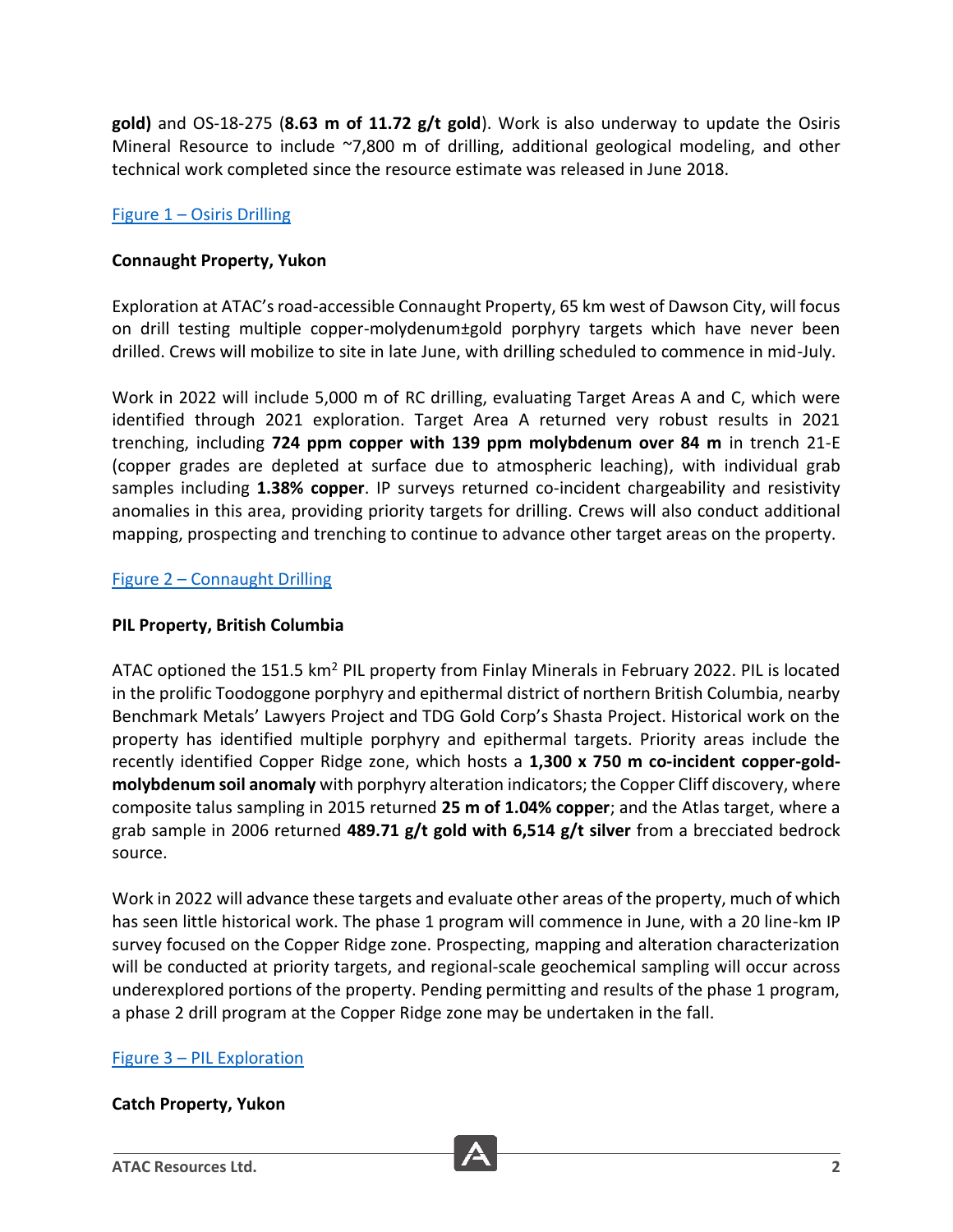ATAC's 16 km<sup>2</sup> Catch property is located 56 km southeast of Carmacks in an underexplored part of central Yukon. ATAC optioned this property in January 2022 based on very strong copper and gold geochemical responses and a similar geological setting to the "golden horseshoe" in British Columbia. Highlight results from this property include grab samples returning **7.45 g/t gold with 1.57% copper** and **52.45 g/t gold with 0.12% copper**.

Crews will mobilize to the property in mid-June to conduct a prospecting, mapping and geochemical sampling campaign. Geophysical surveys will also be completed, including a broad ground magnetics survey and 20 line-km of IP. This area has seen very minimal historical exploration, and there is significant potential to make additional discoveries.

Figure 4 – [Catch Exploration](https://atacresources.com/site/assets/files/7300/2022_05_18_-_figure_4_-_catch_property.pdf)

## **About ATAC**

ATAC Resources is a well-financed Canadian exploration company focusing on exploring for gold and copper in Yukon, BC, and Nevada. Work on its  $\sim$ 1,700 km<sup>2</sup> Rackla Gold Property in Yukon has resulted in the Osiris Project Inferred Mineral Resource of 1,685,000 oz of gold at an average grade of 4.23 g/t (in 12.4 Mt), the Tiger Deposit Measured & Indicated Mineral Resource of 464,000 oz of gold at an average grade of 3.19 g/t (in 4.5 Mt), a positive Preliminary Economic Assessment for the Tiger Gold Deposit (Pre-tax NPV of \$118.2M and IRR of 54.5%), and numerous early-stage gold and base metal discoveries. ATAC is well-financed with approximately \$9 million in working capital.

On behalf of ATAC Resources Ltd.

Graham Downs, President and CEO

For further information, please contact: Andrew Carne, M.Eng., P.Eng., VP Corporate and Project Development ATAC Resources Ltd. T: 604-688-0111 ext. 106 acarne@atacresources.com

NEITHER THE TSX VENTURE EXCHANGE NOR ITS REGULATION SERVICES PROVIDER (AS THAT TERM IS DEFINED IN THE POLICIES OF THE TSX VENTURE EXCHANGE) ACCEPTS RESPONSIBILITY FOR THE ADEQUACY OR ACCURACY OF THIS NEWS RELEASE.

#### **Cautionary note regarding forward-looking statements:**

*This press release may contain "forward-looking information" within the meaning of applicable securities laws. Readers are cautioned to not place undue reliance on forward-looking information. Actual results and developments may differ materially from those contemplated by these statements. The statements in this press release are made as of the date of this press release. The Company undertakes no obligation to update forward-looking information, except as required by securities laws.*